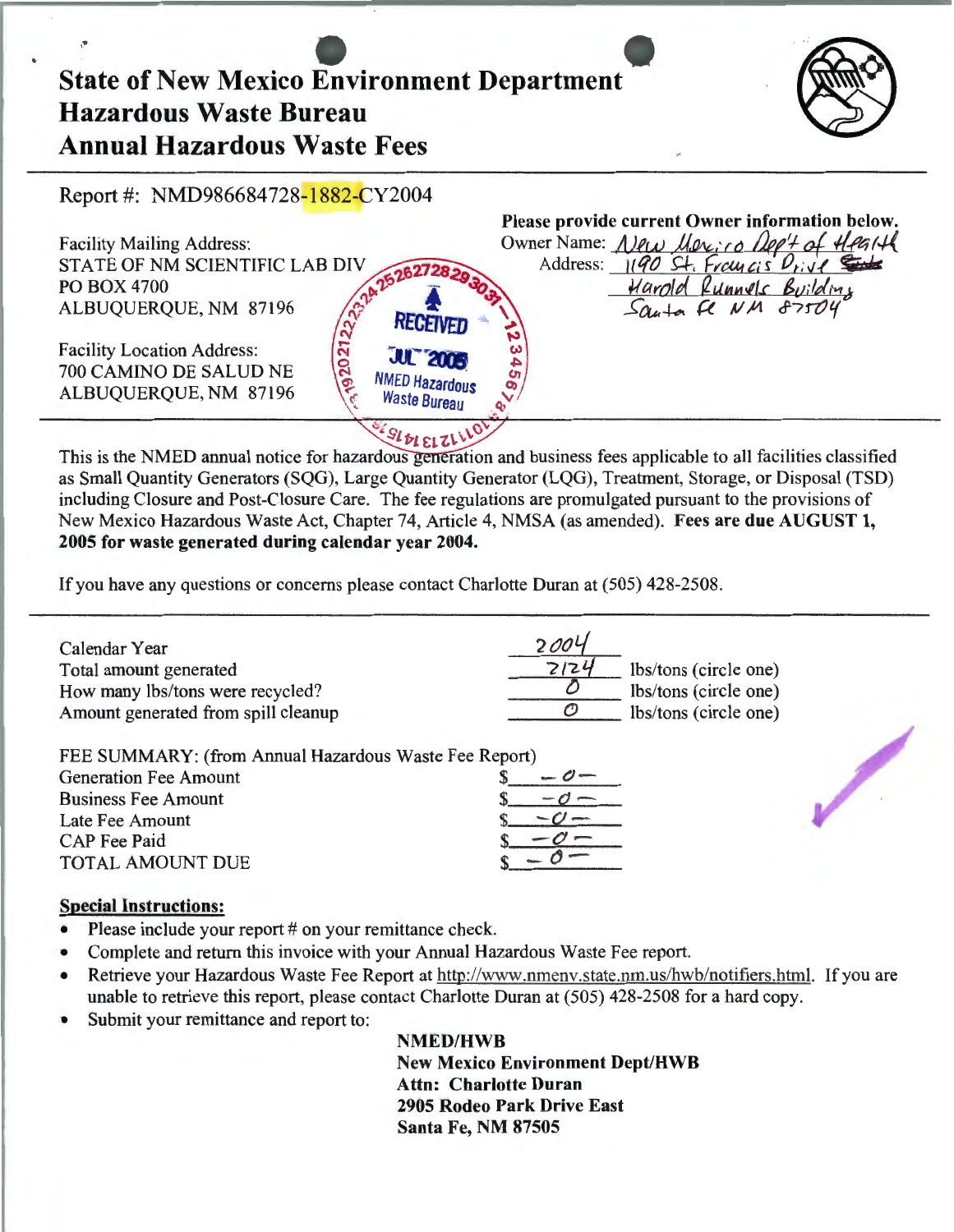

## NEW MEXICO ENVIRONMENT DEPARTMENT **HAZARDOUS WASTE BUREAU**

## **2004 ANNUAL HAZARDOUS WASTE FEE REPORT**

### Note: Complete and return this report with your invoice and payment

| <b>SECTION I:</b>        | <b>FACILITY INFORMATION AND IDENTIFICATION</b>                              |
|--------------------------|-----------------------------------------------------------------------------|
| <b>Facility Name:</b>    | <u>Scientific Laboratory Division</u>                                       |
|                          | EPA Identification Number: $MMCEG3445144$ Phone: 505-841-2500               |
|                          | Facility Address: 700 Camino de Salud NE                                    |
|                          | Albuquerque NM 87106<br>Mailing Address: 20 Box 4700<br>Albuquique NM 87196 |
| <b>Facility Contact:</b> | $G$ ary $O \nmid \psi$                                                      |
| Title:                   | Director, QSSEP                                                             |
| <b>Reporting Date:</b>   | 22 July                                                                     |

The New Mexico Hazardous Waste Generation Fee is comprised of two parts: a Business Fee and a Generation Fee. The Business Fee is determined by your generator status and the Generation Fee is determined by the amount of non-recycled hazardous waste, which is generated by the facility. It is important to note that your generator status is determined by adding the recycled and non-recycled hazardous waste generated by your facility each month.

Detailed regulations covering the annual hazardous waste fees are defined at 20.4.3 NMAC.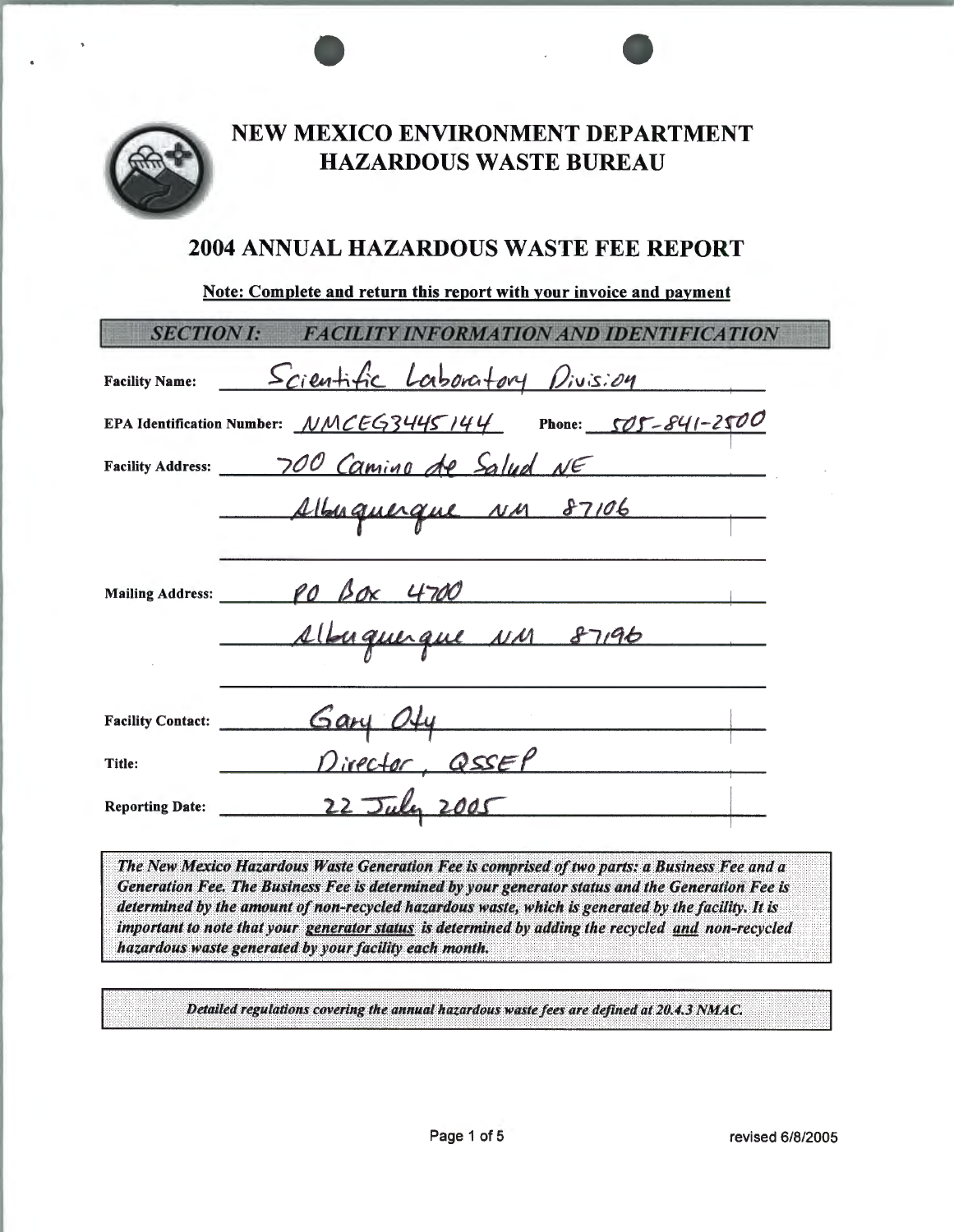### **SECTION II: ANNUAL GENERATION CALCULATIONS**

To calculate the annual waste generation amounts, use the schedule below. Enter the total pounds of hazardous waste generated per month and then subtract the pounds ofrecycled hazardous waste per month. The difference is the amount of non-recycled hazardous waste generated.

|                      |                                      | Calendar Year: 2004 |     |                        |                                                                                      |
|----------------------|--------------------------------------|---------------------|-----|------------------------|--------------------------------------------------------------------------------------|
| <b>Month</b>         | <b>Total Hazardous</b><br>Waste (lb) | Recycled (lb)       |     | Non-Recycled<br>$(lb)$ |                                                                                      |
| January              |                                      |                     | $=$ | フフ                     |                                                                                      |
| February             |                                      |                     | $=$ | 77                     |                                                                                      |
| March                | ワフ                                   |                     | $=$ |                        |                                                                                      |
| April                | ד רו                                 |                     | $=$ | フフ                     | Node: monthly<br>records not KPT,<br>data are proraced<br>for calendar<br>fear 2004. |
| May                  | ハマ                                   |                     | $=$ | <u>ワ.</u>              |                                                                                      |
| June                 | 77                                   |                     | $=$ | 77                     | $6022$ July 05                                                                       |
| July                 | ワフ                                   |                     | $=$ | っつ                     |                                                                                      |
| August               | 77                                   |                     | $=$ | 77                     |                                                                                      |
| September            | 77                                   |                     | $=$ | 77                     |                                                                                      |
| October              | 77                                   |                     | $=$ | 177                    |                                                                                      |
| November             | 77                                   |                     | $=$ | ノフア                    |                                                                                      |
| December             |                                      |                     | $=$ |                        |                                                                                      |
| <b>Annual Totals</b> | 2124                                 |                     |     | 2124                   |                                                                                      |

#### **SECTION III: GENERATION STATUS DETERMINATION**

Determine your generator status using the largest amount of total hazardous waste generated during any one calendar month (from first column in Section II).

### *GENERATOR STATUS:*

\* If you generate 220 lbs (100 kg) or less of hazardous waste (recycled and non-recycled) in any one month, you are a Conditionally Exempt Small Quantity Generator (CESQG).

If you generate more than 220 lbs (100 kg) but less than 2,206 lbs (1,000 kg) of hazardous waste<br>  $\star$  (recycled and non-recycled) in any one month, you are a Small Quantity Generator (SQG).

**\*** If you generate more than 2,205 lbs (1,000 kg) of hazardous waste (recycled and non-recycled) in any one month, you are a Large Quantity Generator (LQG).

IF YOU ARE A CESOG, YOU DO NOT OWE ANY FEES. PLEASE COMPLETE **NOTE:** THE CERTIFICATION SECTION OF THIS FORM AND RETURN TO OUR **ORRIGE.**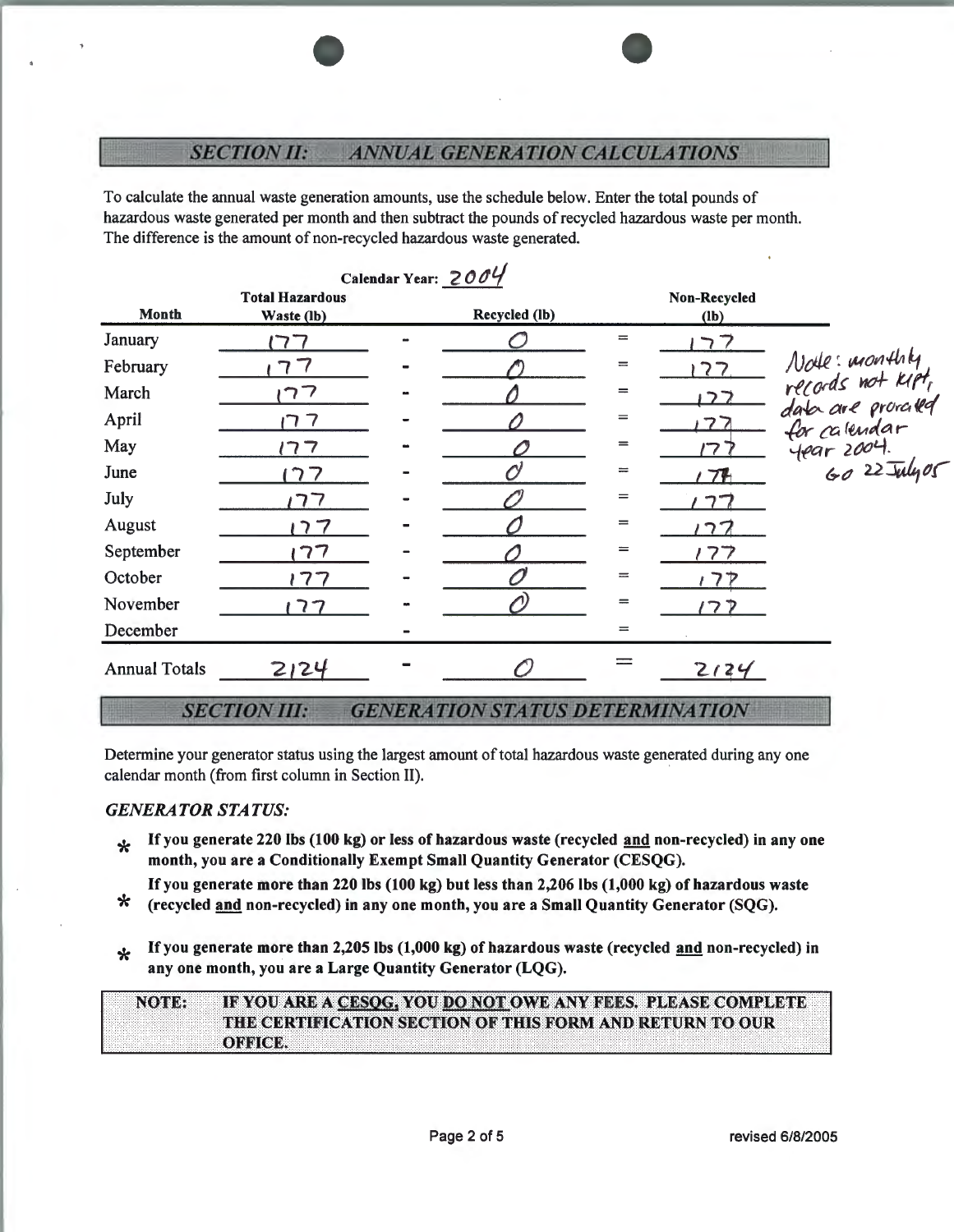### **SECTION IV: BUSINESS FEES**

Based on the generator status determined from Section III, check the appropriate category for this facility and pay the appropriate Business Fee.

> Conditional Exempt Small Quantity Generator .............................. no fees due Small Quantity Generator ................................................... \$ 200.00 Large Quantity Generator ................................................... \$2,500.00

### **ANNUAL GENERATION FEES SECTION V:**

1. Conditionally Exempt Small Quantity Generators do not owe any annual generator fees.

2. Small Quantity Generators shall pay the following fees based on the average monthly amount of non-recycled hazardous waste generated.

Annual total non-recycled hazardous waste from Section II divided by twelve equals monthly average

| $1b / 12 =$                  | pounds per month |        |
|------------------------------|------------------|--------|
| $1 - 500$ pounds/month       | S                | 35.00  |
| $501 - 1,000$ pounds/month   |                  | 100.00 |
| $1,001 - 2,205$ pounds/month |                  | 250.00 |

If  $\leq$  2,206 pounds/month, enter appropriate fee:  $\qquad \qquad$  \$ ----

3. Large Quantity Generators at a site shall pay the following fees for non-recycled hazardous waste generated for the reporting year, if both hazardous waste and hazardous wastewater were generated at the site, the generator must determine the amounts for each to calculate the fee. Use the following fee schedules for these calculations.

| a. | \$ 0.01 per pound of non-recycled hazardous waste generated at the site. |
|----|--------------------------------------------------------------------------|
|    |                                                                          |

|     | pounds for the reporting year $X$ \$ 0.01 =<br>S                                                                     |  |
|-----|----------------------------------------------------------------------------------------------------------------------|--|
|     |                                                                                                                      |  |
| and |                                                                                                                      |  |
|     |                                                                                                                      |  |
| b.  | \$ 0.01 per ton of wastewater designated a hazardous waste solely because it exhibits a<br>hazardous characteristic. |  |
|     |                                                                                                                      |  |
|     | tons for reporting year $X$ \$ 0.01 =                                                                                |  |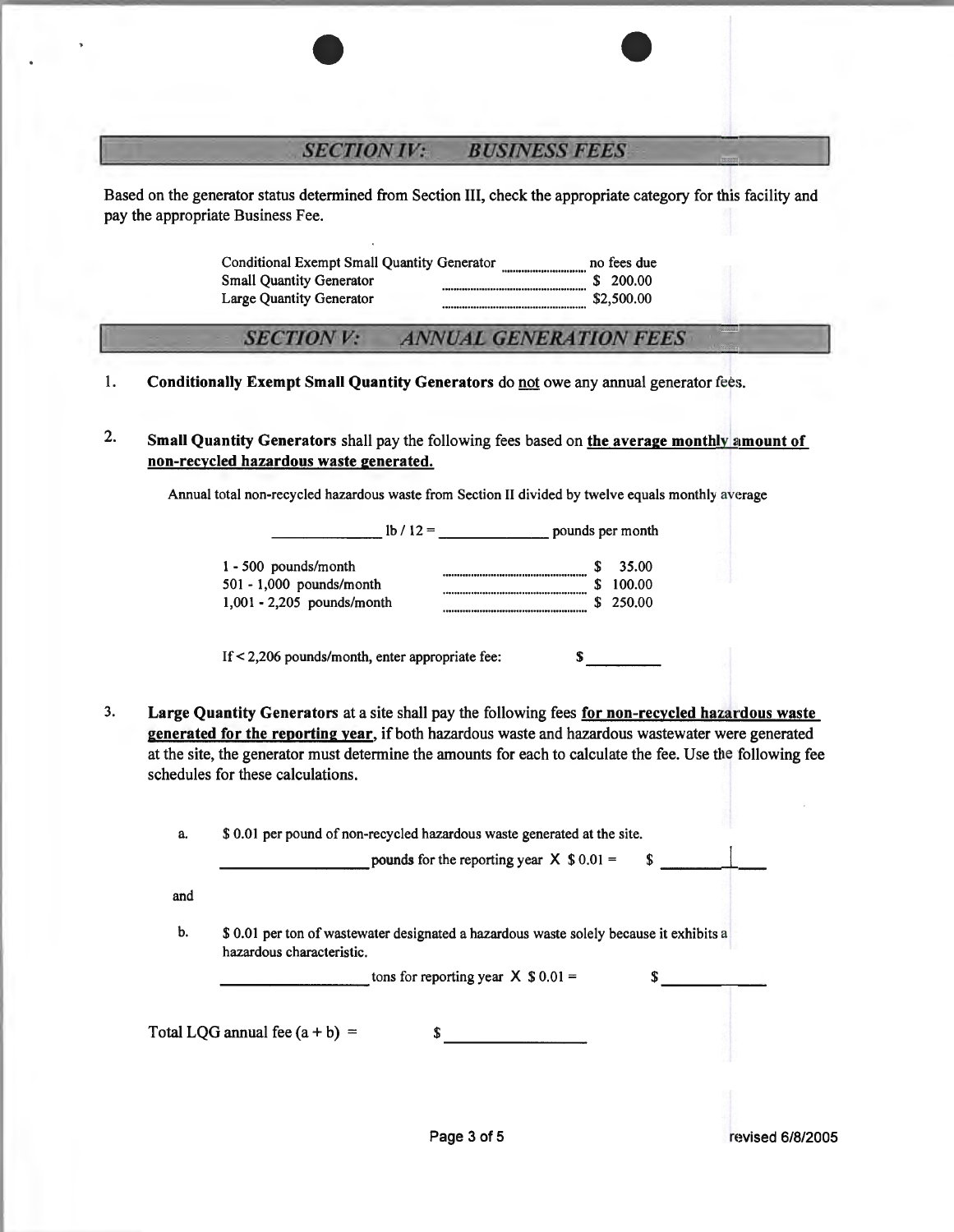#### **SECTION VI: PAST DUE FEES**

Fees owed for previous years are calculated the same as above and are then multiplied by **1** %. The **sum** of the annual business fee (Section IV) and the generation fee (Section V) are **multiplied** by the number of months that the fee is past due:

Business Fee + Generation  $X$  1% X Number of months past due = Late Fee

Example:  $($200 + $35) \times 0.01 \times 10 \text{ months} = $23.50$ 

This late fee is added to the business fee, the generation fee, and the administration charge of\$100 to determine the total past due fee owed for that year:

Business Fee + Generation + Late Fee + \$100 = Total Past Due Fee

Example:  $$200.00 + $35.00 + $23.50 + $100.00 = $358.50$ 

If you are paying past due fees for multiple years, you pay the administration charge one time only. The fees for each year are due on August 1st of the following year.

Example: Fees for 2003 were due on August 1, 2004. Please calculate past due fees and enter them below:

| <b>2001 Fees</b>                                                                                       |        |  |
|--------------------------------------------------------------------------------------------------------|--------|--|
| 2002 Fees                                                                                              |        |  |
| 2003 Fees                                                                                              |        |  |
| IDIOIOFOOIOIOIOFOOIQPOPGPQDEQPISEORPQDDRSHOFOEDERSDRSHOFOOIFQDQDDRSHOFOQI<br><b>Administrative Fee</b> | 100.00 |  |
| <b>Total Past Due Fees Owed</b>                                                                        |        |  |

#### **SECTION VII: CAP FEES**

CAP Fees: The aggregate amount of annual generation and business fees to be paid per person [as defined at 20.4.3.107(8)(12) NMAC] for any year based on this Part (20.4.3 NMAC) shall be limited to:

| One facility             | \$35,000.00 |
|--------------------------|-------------|
| Two facilities           | \$50,000,00 |
| Three or more facilities | \$65,000.00 |

If your facility generates non-recycled hazardous waste in amounts which will result in a total fee greater than the amounts given in the above table, you only pay the CAP Fee indicated. These CAP Fees does not apply to late fees.